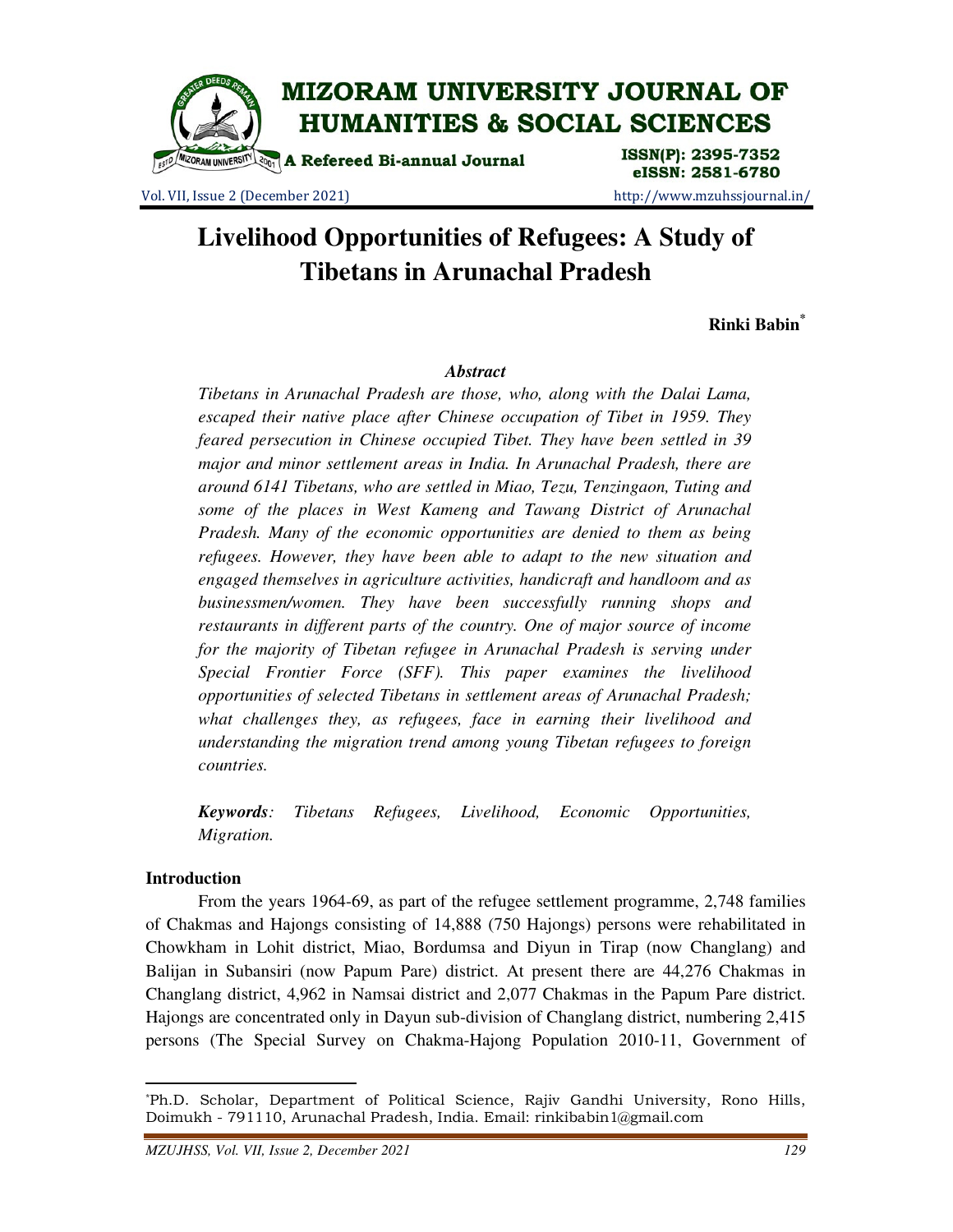Arunachal Pradesh<sup>i</sup>). However, the context and circumstance under which the Tibetan refugees were settled in the state were different form that of the Chakmas and Hajongs. National uprising in Tibet against the Chinese People's Liberation Army (PLA) started in 1950s. The Chinese government perpetrated various atrocities against the Tibetan people by imposing social, political and agrarian reforms. The Tibetans' religious personages were frequently targeted, and monasteries were destroyed (Kumar, A., 1994). The entire circumstances had eventually forced the Dalai Lama along with his followers to India to leave his homeland. By 1965, there were 85,000 Tibetan refugees who fled into exile in India and took asylum (Barker, 1998).

 Missamari in Assam and Buxar in West Bengal were the transit camps identified for initial settlement of the Tibetans (Barker, 1998:14). The early years of the settlements were very difficult for the Tibetan refugees, due to the sudden changes in climatic condition. They were inflicted with various ailments such as, skin diseases, gastric disorders, tuberculosis, cholera, malaria, etc. Despite the assistance provided by the Indian government more than 200 people died in transit camps (Norbu, 2001: 7). With the request of the Dalai Lama, the Government of India resettled Tibetans refugees to some cooler places such as Himachal Pradesh, Jammu & Kashmir, Darjeeling, Arunachal Pradesh, Sikkim, Dehradun and Mussoorie (Kharat, 2003).

 In Arunachal Pradesh, the Tibetans are settled in four settlement areas/camps. They are Choepheling settlement in Miao (Changlang District), Dhargyaling settlement in Tezu (Lohit District), Tenzingang settlement (West Kameng District). Tibetans in West Kameng District are mostly from Tsona<sup>ii</sup> region of Tibetandin Tuting settlement (Upper Siang District) refugees are mainly from neighbouring Pemako region of Tibet<sup>iii</sup>. In addition, there are scattered communities in Tawang, Bomdila, Rupa/Ghacham, Dirang and Tenga. Each of the Tibetan settlements is under the administrative control of a settlement officer appointed by the Central Tibetan Administration (CTA). As per the reports of the respective district administrations, there are 4,418 Tibetan refugees in the state. The Ministry of Home Affairs, Government of India, records a total of 7,530 Tibetan refugees (Government of India, Ministry of Home Affairs, Rajya Sabha Starred Question No. 69, April 29, 2015). Our survey, however, finds that there are 6,141 Tibetan refugees in the state, as given in Table 1.

| Sl. No                  | Name of the Tibetan Settlement                  | Population |
|-------------------------|-------------------------------------------------|------------|
|                         | <b>Tenzingang Settlement</b>                    | 893        |
| 2                       | Dhargyaling Settlement, Tezu                    | 1044       |
| 3                       | Choephelling Tibetan Settlement, Miao           | 2659       |
| $\overline{4}$          | Tibetan Settlement, Tuting                      | 938        |
| $\overline{\mathbf{z}}$ | Scattered communities of Tawang, Bomdila, Rupa/ | 607        |
|                         | Ghacham, Dirang and Tenga                       |            |
|                         | Total                                           | 6141       |

Table 1: Tibetan Refugee Population in Arunachal Pradesh

Source: Survey Data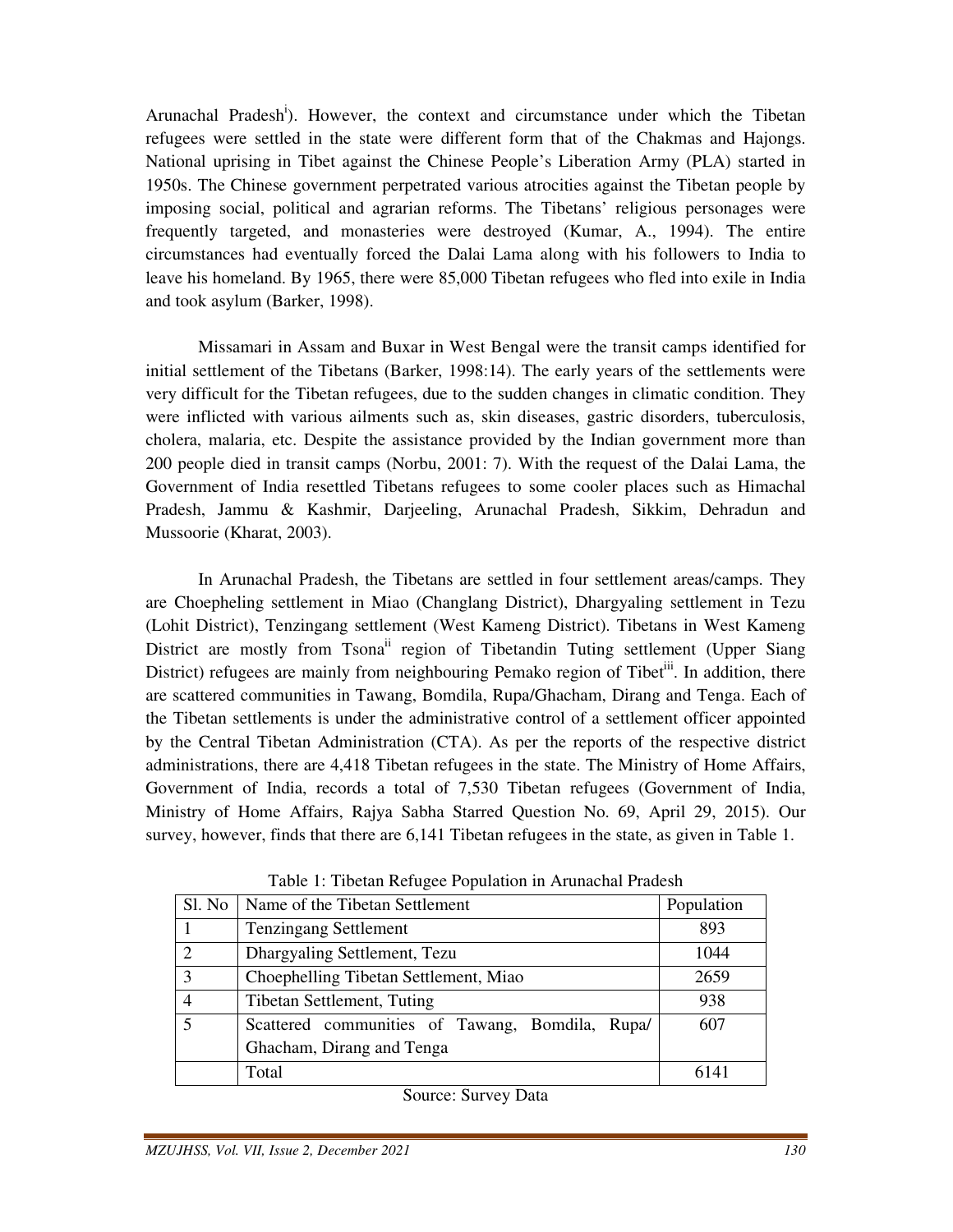#### **Conceptual Framework**

 Given the complexity of the concept, "no clear definition on refugee livelihoods has emerged. "It essentially refers to the means used to maintain and sustain life (Vriese, 2006). The Oxford English Dictionary defines livelihood as "[a] means of securing the necessities of life" (English Oxford Dictionary). In the absence of universally accepted definition of livelihood, the most widely accepted one has been provided by Chambers & Conway, 1991: "A livelihood comprises the capabilities, assets and activities required for a means of living. A sustainable livelihood allows to cope with and to recover from stress and shocks, to maintain or enhance its capabilities and assets to provide sustainable livelihood opportunities for the next generation. It also contributes net benefits to other livelihoods at the local and global levels and in the long and short term" (Chambers, Robert, Conway, Gordon, 1991).

 Livelihood opportunities of a refugee can be developed or restricted by factors in the external environment. These factors determine the vulnerability context in which households have to operate. Refugees often have to deal with traumatic experience of flight and displacement which often leave them with limited resources due to loss of assets and capabilities (Vriese, 2006).

# **Objectives**

 The paper understands the access of Tibetan refugees to livelihoods in the settlement camps in the state of Arunachal Pradesh. It identifies Tibetan refugees' main sources of livelihood; and the obstacles and opportunities the refugees face to access livelihoods.

# **Methodology**

 The present study is based on both primary and secondary sources. The study has been primarily based on field surveys using both open ended and closed ended questionnaires. To understand the proximity of the subject both formal and informal interviews and focus group discussion were conducted in the Tibetan refugee settlements. Respondents consisting of Tibetan administrative officers, and other staffs from the Tibetan Settlement Office, camp leaders of all the Tibetan Settlements in Arunachal Pradesh, elderly knowledgeable members of Tibetan community and educated youths of the Tibetan community were included in the study.

 Besides, data have been collected from the records of the office of the Tibetan Settlement at different settlements in Arunachal Pradesh; office of the secretary in scatter communities of Arunachal Pradesh; records of Central Tibetan Relief Committee; Central Tibetan Administration, Dharmsala; and records of Government of Arunachal Pradesh.

 Purposive sampling methods have been used to collect data in the study. Purposive sampling method is suitable for the study as the subject is sensitive in nature and most of the Tibetans respondents are hesitant to respond in free manner. So, this sampling method is flexible and we can select the maximum informative respondents from the field for the study. All four settlements Tenzingang (West Kameng), Tezu (Lohit), Miao (Changlang) and Tuting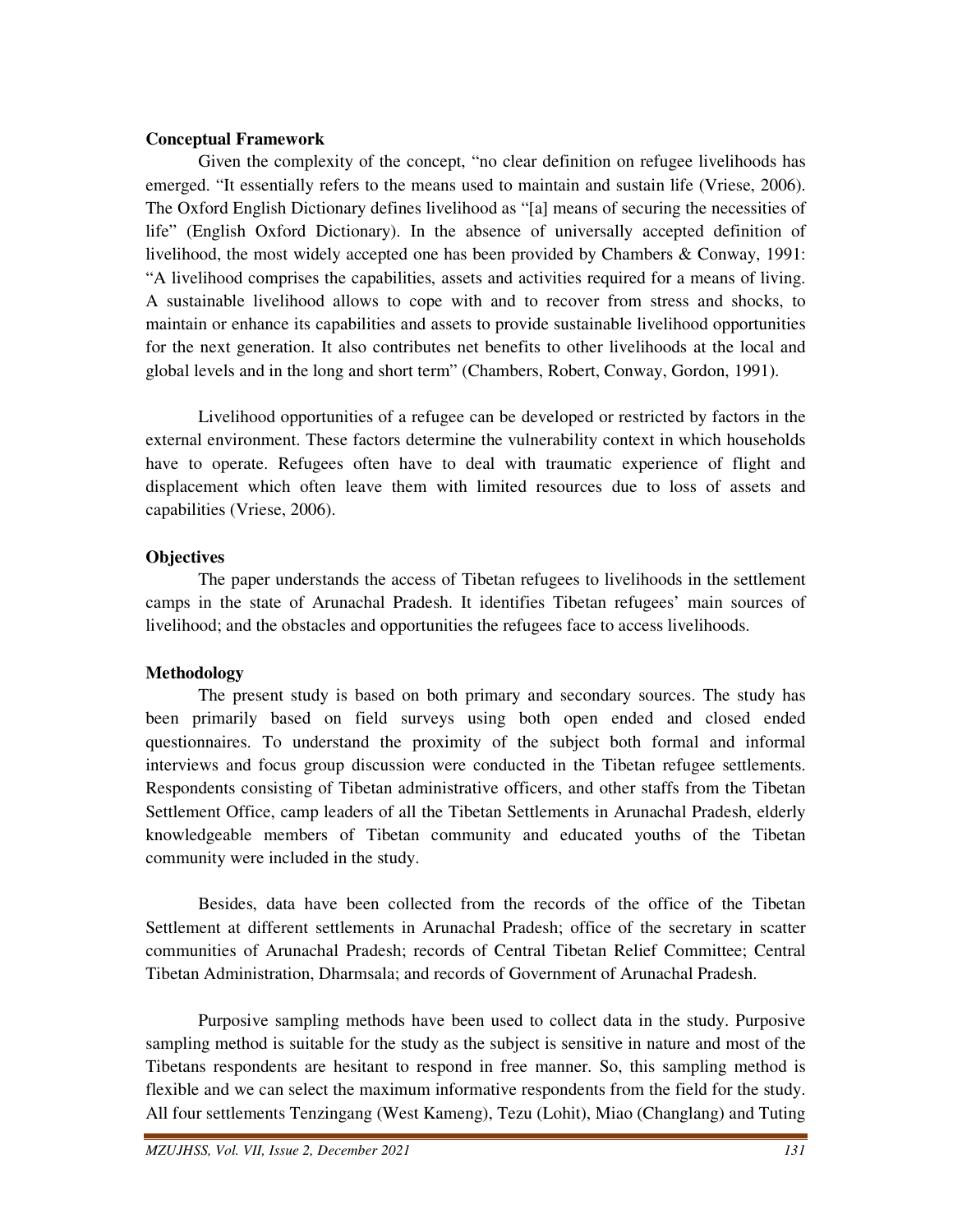(Upper Siang) have been include in the field survey. Considering the total Tibetan Population which is 6141, a sample size of 220 respondents, 50 each from Tenzingang (893), Tezu (1044), Miao (2659) and Tuting (938) and 20 from the scatter communities (607) of Bomdila, Dirang, Rupa and Tenga have been included in the study. Samples have been selected from the different camps in the settlement using purposive sampling method.

# **Economic Condition and Livelihood Strategies**

 Tibetan refugees are settled in 39 major and minor settlements in India and these settlements are divided into different categories such as agriculture-based settlement, handicraft, agro industrial and cluster settlement (Tibet Justice Centre, 2016). The refugees' right to work is covered by three articles in 1951 Convention Relating to the Status of Refugees – Article 17 (Wage-earning employment), Article 18 (Self-employment) and Article 19 (Liberal professions). But India not being a signatory of any international refugee conventions, these rights is not extended to the refugees. Being a refugee in India, Tibetans are denied many employment opportunities, and they cannot apply for jobs in various sectors.

 Tibetan settlements in Arunachal Pradesh lacked livelihood opportunities. Agriculture, horticulture, running petty shops and restaurants, and sweater selling during winter seasons are the common source of livelihood for Tibetan refugees. In the absence of other opportunities within the settlements, agriculture remains the primary source of livelihood. However, agriculture as a source of livelihood is unable to satisfy the needs of people. The young generations of Tibetan Refugees lack interests in agricultural activities. Moreover, the older generations are old enough which makes them incapable to engage themselves in agriculture activities.

 The livelihood opportunities of the Tibetan refugees get boost because of the Tibetan Multipurpose Cooperative Societies<sup>iv</sup>, which operate in all the Tibetan settlements and are registered under the respective state's cooperative societies. The main objectives of the Cooperative Societies are: to make the Tibetan Settlement viable and sustainable; to strengthen and to provide assistance to member co-operative societies; to preserve and promote Tibetan culture and traditions; to strive for attaining sustainable markets for the products of member cooperatives societies; and to generate employment opportunities within the exile Tibetan community especially for the youth (centraltibetanreliefcommittee.org).

 The cooperative societies also provide assistance in various aspects such as supplying of agricultural inputs, marketing of agriculture produces and handicraft providing financial assistances, safeguarding of shareholders deposit and generating employment opportunities. Presently, there are 15 cooperative societies functioning in Tibetan Settlements across in India; of which 3 Tibetan cooperative societies are operating in Tezu, Miao and Tenzingang, Arunachal Pradesh (centraltibetanreliefcommittee.org).

 The Cooperative Societies provide agriculture loans for purchase of fertilizers and tools, marketing agriculture produce and handicrafts, etc. In some cases, direct financial assistance is provided to the members. Cooperative society in some settlement run business in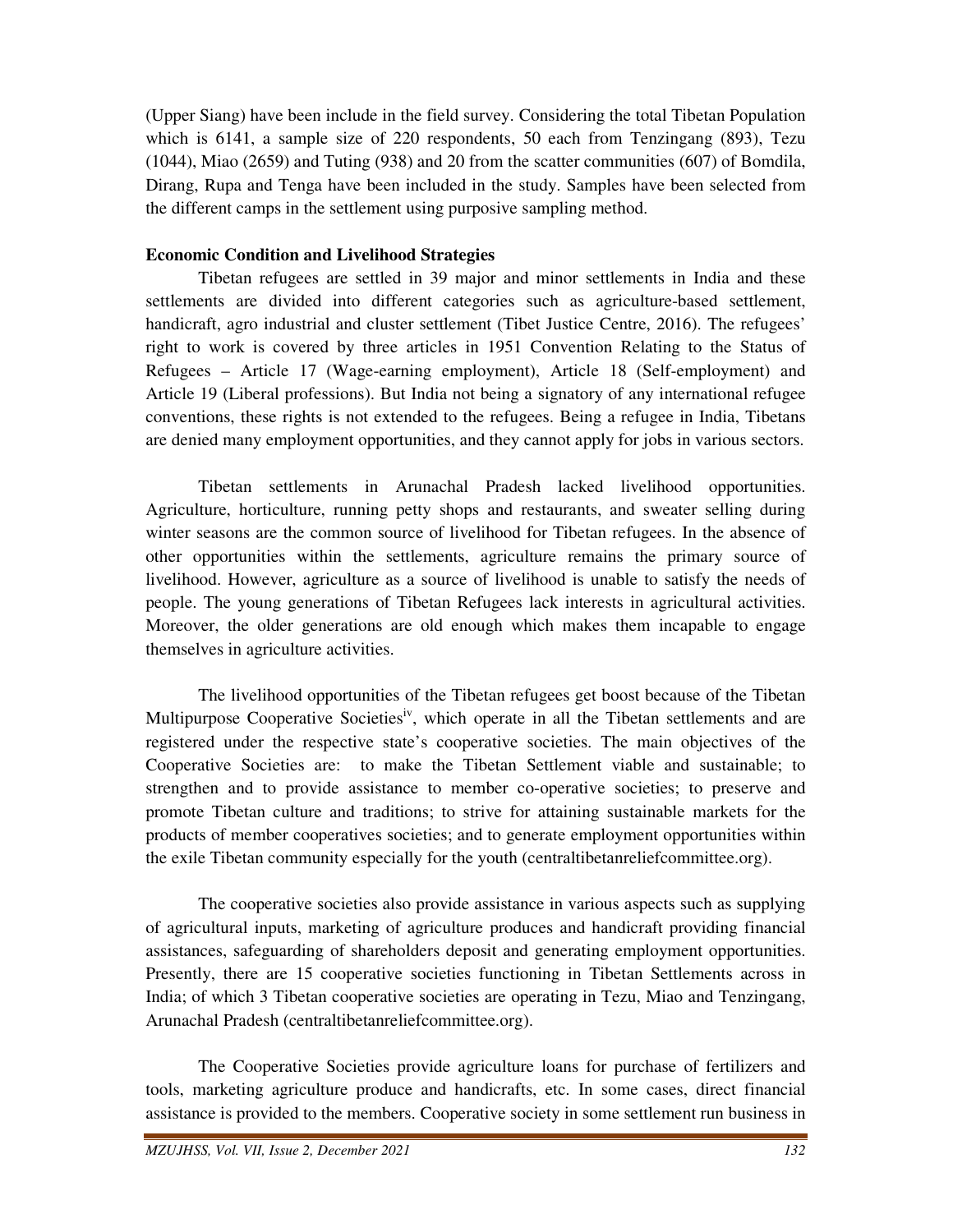various sectors such as, showrooms, workshops, hardware shops, cybercafé, car repair and washing section, general store etc.

 Our study finds that the Tibetan refugees in Arunachal Pradesh are largely engaged in sweater selling business along with agriculture. Sweater selling business has developed into one of the most profitable businesses and the common source of livelihood among the Tibetans. During the winter seasons (October to February) at least one member from every household of Tibetan settlement is engaged in sweater selling business. Tibetans travel from their respective settlements to metropolitan cities; from there they buy sweaters from the factories and sell them in different parts of India (Tibetan Justice Centre, 2016).

 The winter sweater selling is the key support of livelihood of Tibetan refugee in India affecting over 70% of the exile population (Jigme, 2018). The income source of 45% of Tibetan Refugee household in India is sweater selling business (Jigme, 2018). This business is easy and it provides relatively quick returns with little investments. It has also been observed that the sweater selling business and agriculture is not a stable source of livelihood as both depends on weather and seasons. There have been cases for the failure of such businesses and Tibetans suffer from such losses.

The Central Tibetan Administration  $(CTA)^{v}$  is the exile government of Tibetans in India plays a huge role in maintaining the livelihood opportunities for Tibetans. The CTA provides job opportunities for the Tibetans in exile and also extend economic assistance and funds for certain projects in the settlement. As 60% of Tibetan settlement in exile comprises of agriculture settlement; CTA felt the necessity to have an agriculture division/ section in every agriculture settlement in India (centraltibetanreliefcommitte.org). Agriculture division under CTA provides various kind of assistance to the farmers for agricultural growth and lately it is quite successful in assisting the farmers to realize speedy progress in their source of livelihood. In addition, CTA also provide unemployment allowance to the Tibetans who are not engaged in any jobs. It also takes responsibilities for any kind of economic crisis and accidental conditions (Bhist, 2015). Moreover, CTA offers 100-110 unemployed and school dropouts' vocational trainings, life skill courses every year in an average of two batches to the Tibetan Refugees (centraltibetanreliefcommittee.org). Skill courses are open to all Tibetan settlement in India. CTA is supporting Tibetan's youths in every facet for making livelihood in all possible manners.

 Handicraft is a part of Tibetan culture, generally, Tibetan settlement has handicraft centres. Carpet weaving, tailoring, weaving of Tibetan traditional dresses etc., are focused in handicraft centers. Tibetan women are employed in weaving centre and there is a demand of Tibetan carpet in international markets. These handicraft centres are created by CTA to preserve and promote Tibetan culture and tradition (Tibetan Justice Centre, 2016). Conversely, with changing circumstances, these kinds of centre are losing its value, people are becoming modern and traditional items are less bought by the people. Now in many Tibetan settlements handicraft centre is closing due to the loss in business. Presently, Choepelling Tibetan settlement in Miao has a carpet weaving Centre in Arunachal Pradesh.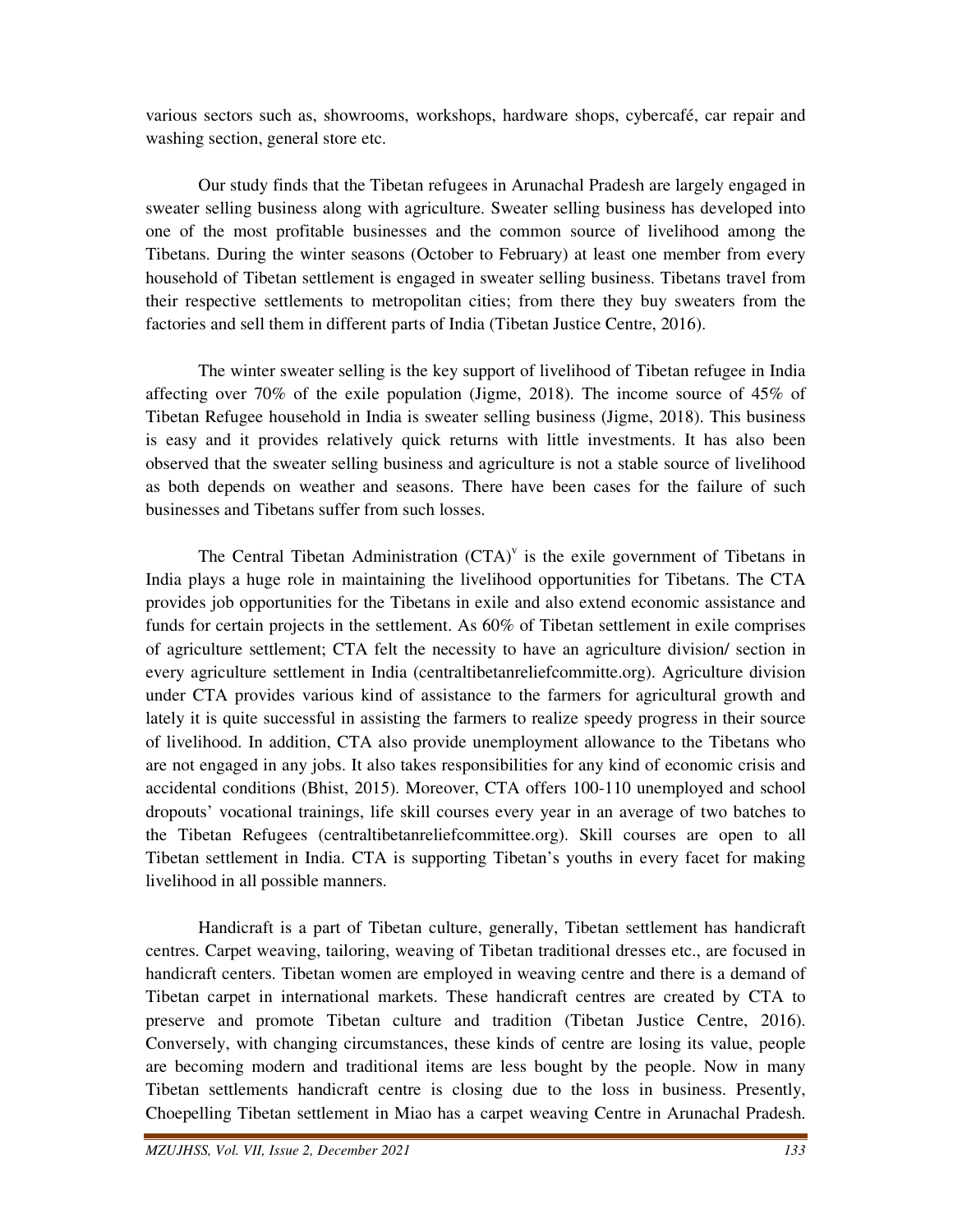Moreover, Tenzingang Settlement has also a small weaving centre under cooperative society. Tibetan women in the settlement are engaged in weaving carpet and it is available in the showroom of the settlement for the purchase. Table 2 display the livelihood activities of Tibetan Refugees in Arunachal Pradesh.

| Livelihood Activities of Refugee No. of Person |     | Percentage |
|------------------------------------------------|-----|------------|
| Farming                                        | 85  | 38.6       |
| Restaurant/shop owner                          | 55  | 25         |
| Employment under CTA                           | 36  | 16.4       |
| Special Frontier Force (SFF)                   | 25  | 11.4       |
| Others                                         | 19  | 8.6        |
| Total                                          | 220 | 100        |

Table 2: Livelihood Activities of Tibetan Refugees in Arunachal Pradesh

Source: Survey Data

 Table 2 show that the majority of the Tibetan Refugees in Arunachal Pradesh are engaged in farming for their livelihood. 25% of the respondent belongs to the business communities, mostly running restaurants, garment shops and sweater selling business during winter season. Employment in Special Frontier Force (SFF)vi also contribute to a large extend in the economic well-being of the Tibetan refugee communities. 882 out of 6141, which is the total Tibetan population in Arunachal Pradesh is serving under SFF; which consist of around 15% of the total Population of the settlement (Survey data). Careers under CTA are also one of the employment opportunities for the Tibetans. 16% of the respondent works under CTA, they are engaged in various departments of CTA such as health, education, administration etc. However, the salary under CTA employment is not satisfactory as stated by the respondent during the survey. Because of this reason many younger generations of Tibetan refugees are attracted to settle abroad or prefer to join SFF in India. And 9% of the respondent belongs to others, the category others include those working under private sector such as working in mall in the cities, beauticians, working under Govt. of Arunachal Pradesh as contractual workers under Public Health Engineering Department and serving in Central job under Special Investigation Branch and ex-serviceman (retired SFF).

 Besides, The Tibet Fund also plays an active role in creating economic self-reliance among the Tibetan communities. The Tibet Fund is a non-profit organization based in New York City. It was founded in 1981. It works to facilitate economic self- sufficiency by promoting entrepreneurship, small enterprise development, employment and job competitiveness and vocational training to unemployed youth<sup>vii</sup>. The Tibet Fund is providing trainings in vocational and business skills among the Tibetan youth to improve their livelihood opportunities.

 Tibetan Demography and Workforce Information System (WFIS) is another initiative by CTA, home department which aims to link the fissure between existing workforce of Tibetan community and to meet the developing workforce situation for planning program,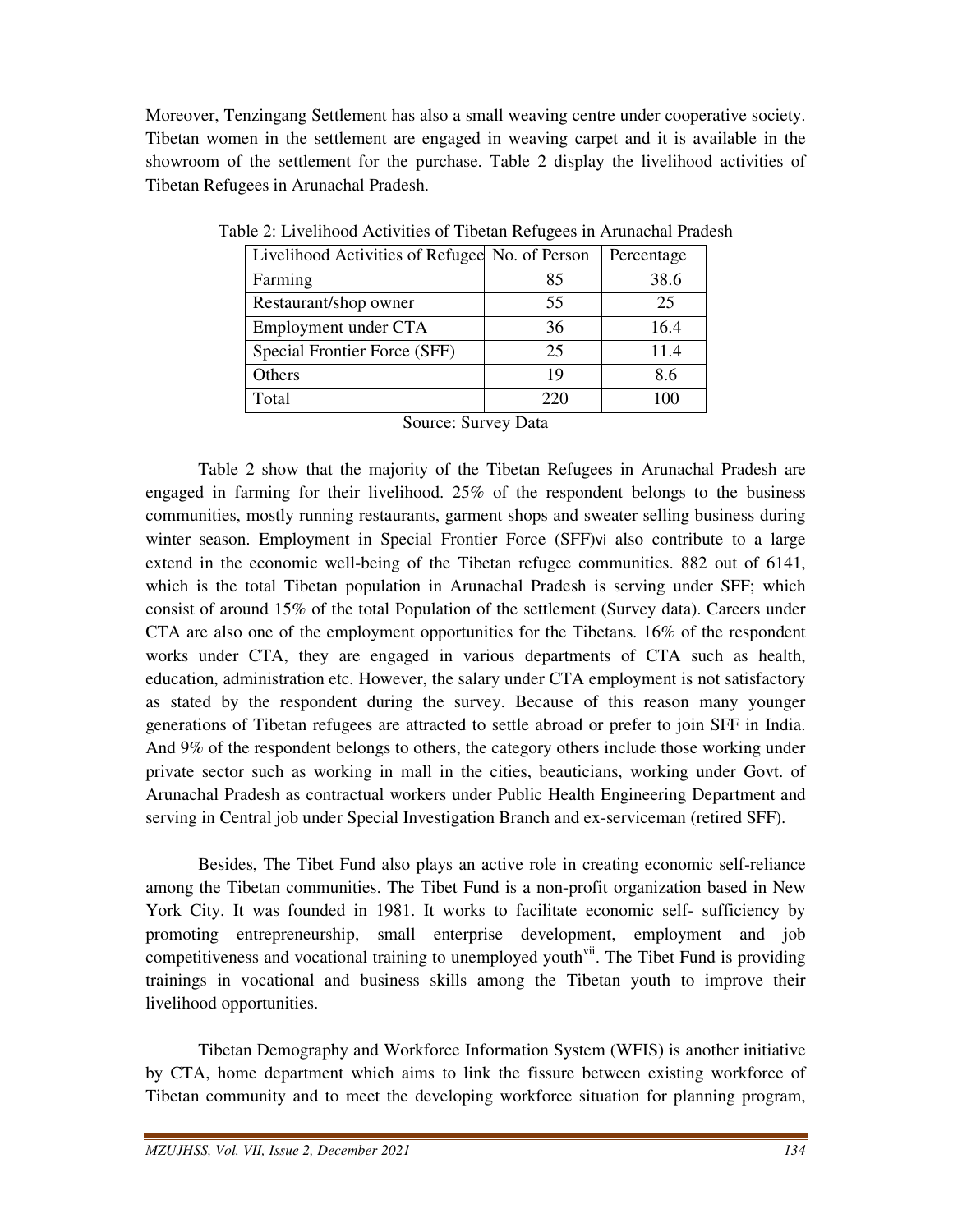strategies and to access the skills and training needs in the context of changing aspiration among the Tibetan youths and rapidly changing markets and economic environments (Guidelines for TPIS Data Entry, Department of Home, CTA).

 WFIS regulate information about the characteristics of workforce, their professional qualification, job demands and support job seekers with work vacancies. It provides basic information about occupation liaison with job markets and guides the higher education programs to address the emerging workforce scenario (Guidelines for TPIS Data Entry, Department of Home, CTA).

#### **Livelihood Pattern of Tibetan Refugees in Tenzingang Settlement**

 Tenzingang settlement is situated in Sub-Himalayan range in the West Kameng district of Arunachal Pradesh Northeast India. It is situated near the Indo-Tibetan border and also close to the border of Assam and Bhutan. The Tenzingang settlement was established in the year 1972 to rehabilitate 34 Tibetan refugees living in the scattered places in West Kameng and Tawang District. The land for the settlement is an offering to His Holiness, the Dalai Lama, from a village called Domkho under Kalaktang Subdivision. Besides, the name Tenzingang had been given in the name of his holiness Tenzin Gyatso the 14<sup>th</sup> Dalai Lama.

 The total population of the settlement is 893 and total land area of the settlement is 2123.36 acres. The Tenzingang settlements consist of four camps with a total household of 255(Tibetan Settlement Office, Tenzingang).The altitude of the settlement is about 6000ft to 6500ft above sea level with an average minimum temperature of  $35^{\circ}$ to maximum  $40^{\circ}$ C in summer and minimum in 0°C to 3°C during winter. The average rainfall of the area is around 1543 mm in a year. Of the total land area of 2123.36 acres, 400 acres is used for the cultivation purpose, houses and road usage covered 300 acres, and area covered by forest is 1423 acres.

 The basic amenities have been provided to settlement such as school, Sambhota Tibetan School Society administered by CTA; a primary health Centre to provide minor medical assistance to settlement people, and one Tibetan traditional medical Centre (*Mensikhang*) is functioning as well. The settlement has a Buddhist monastery named as Gyuto monastery which consists of 20 monks at present<sup>viii</sup>.

 To support the needs of the settlement people in various aspects and for providing assistance to the Tibetan society, they have a Multipurpose Cooperative Society established in 1986, registered on 9<sup>th</sup> January 1987 under the registration number Coop (ORG) 25/86 under the Arunachal Pradesh Co-operative Societies Act of 1978. The society runs various sections such as funds horticulture and agricultural projects; runs fair price shop, showroom and general store; it also provides loans in low interest rate to the members of the society for their economic support. Generally, loan is given for the purpose of agriculture assistance and sweater selling business. The cooperative society also run a handmade paper mill; they produce paper from the barks of a tree. It also runs a small handicraft centre which produce carpet presently there are only two carpet weavers in the settlement.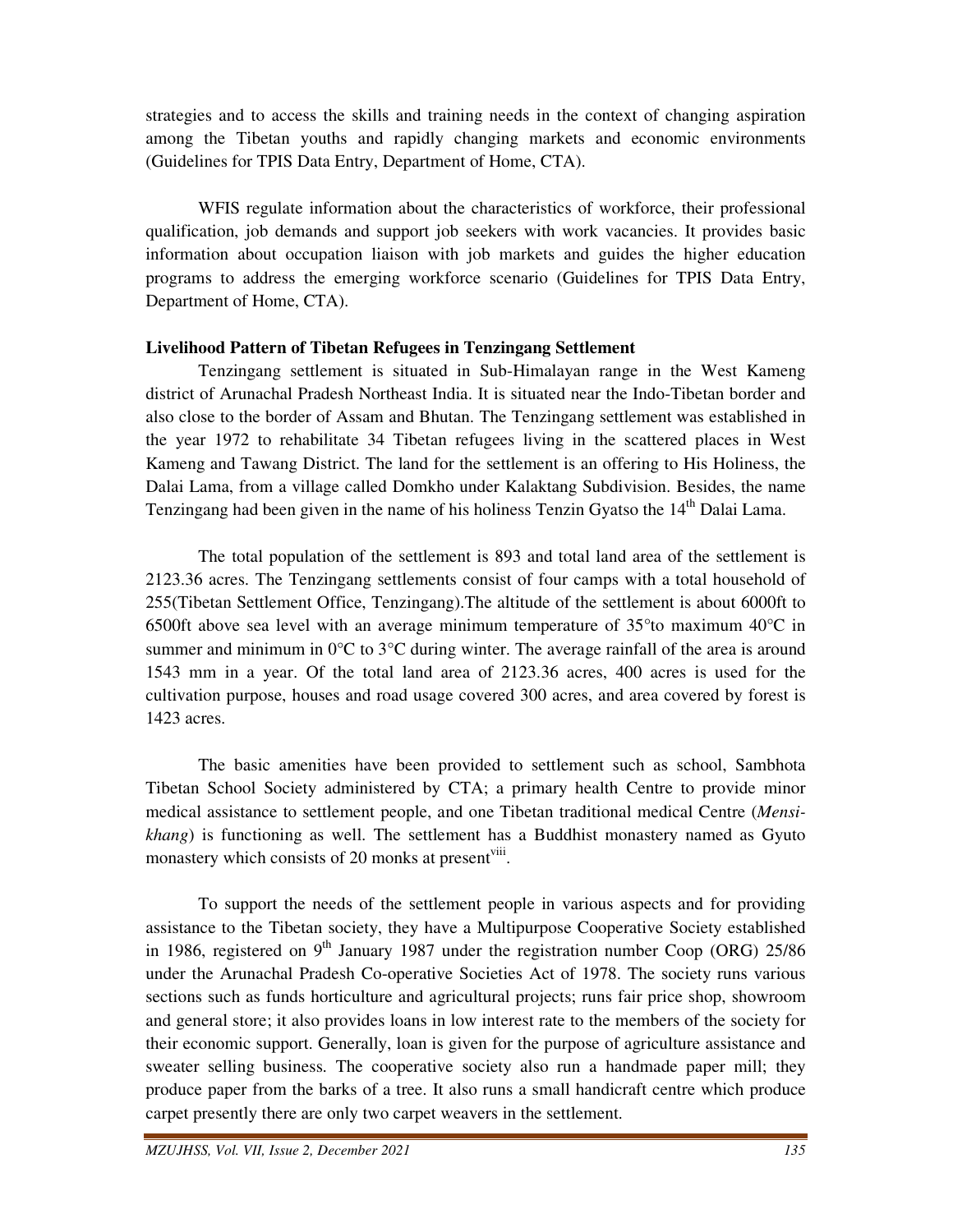Besides the cooperative society also runs a construction section and take the charge of constructions in the settlement and it also provides a rental transport service in the settlement. One flour mill section is also functional in the settlement under cooperative society. 4 acres of Kiwi and 2 acres of Apple farms are maintained by cooperative society in the settlement. The farm produce is sent to Tibetan Cooperative Society in Sonada, West Bengal. Every member of the settlement is a shareholder in cooperative society. Presently there are 826 shareholders in the cooperative society. They contribute 250 as member fees to the cooperative society and become a member of it and later the profit is shared among the members.

 There are some Non-Governmental Organizations (NGO) working in the settlement such as, Regional Tibetan Women Association established in 2002 for the empowerment and protection of women and Regional Tibetan Youth Congress which works for the cause of Tibet's complete independence.

 As the settlement itself is an agriculture settlement, people mostly for livelihood are engaged in agriculture and horticulture. For agricultural purpose cultivation of crops like paddy, millet, barley and vegetables are common while, horticulture products such as apple and kiwi are popular in the area. These products are mostly sold in nearby towns of Assam. CTA provide various assistances to farmers for agricultural needs. There is an Agriculture section in the TSO office administered by an Agriculture Officer. One household in the settlement can avail a loan of 1 lakh at the interest rate of 3%. If 3 or more household wants to take loan together than they can avail a loan up to 5 lakhs. Generally, loan is provided to the farmers for agriculture machinery, animal husbandry, cash crops etc. Besides, if a household cultivate more than five acres of land than there is no interest rate for 9 months but the loan amount has to be returned in a year. The agriculture section also distribute free sapling to the farmers in the settlement and maintenance fund is provided to the farmers for agricultural purpose. The settlement promotes organic farming and all kinds of chemical fertilizers are banned. Table 3 and the corresponding figures shows the main occupation of Tibetans in Tenzingang Settlement.

| Livelihood Activities |      | No. of Respondents | Total | $\%$ |  |  |  |
|-----------------------|------|--------------------|-------|------|--|--|--|
|                       | Male | Female             |       |      |  |  |  |
| Farming               | 12   | 09                 | 21    | 42   |  |  |  |
| Employment under CTA  | 02   | 08                 | 10    | 20   |  |  |  |
| Restaurant/shop owner | 03   | 03                 | 06    | 12   |  |  |  |
| SFF/Others            | 10   | 03                 | 13    | 26   |  |  |  |
| Total                 | 27   | 23                 | 50    | 100  |  |  |  |

Table 3: Main occupation for Livelihood in Tenzingang Settlement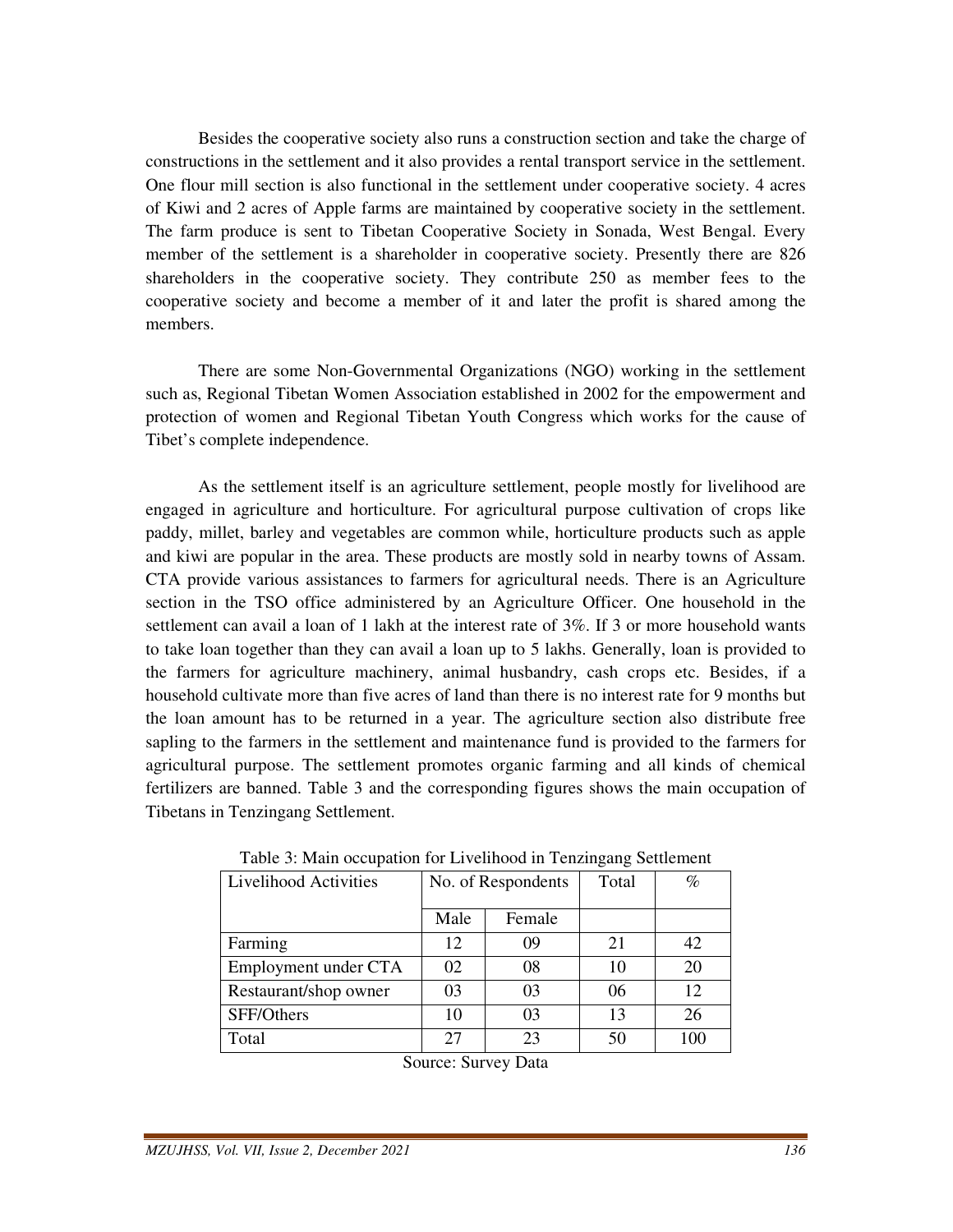Table 3 show that 42% of the respondents are engaged in agricultural activities. 20% are working as CTA employees; 12% are engaged in business sector and 26% are occupied in other works such as serving in Special Frontier Force (SFF) and other informal jobs. Thus, we can see from the Table 3 above that majority of the Tibetan population in Tenzingang settlement is engaged in agricultural activities- cultivating crops, vegetables and growing fruits. Moreover, the land in the settlement is fertile which results in good productions of vegetables every year. Cabbage cultivation is very common in the settlement and has huge demand in the market. Apple and Kiwi plantations are also flourishing in the settlement.

 Other than agriculture, the Tibetan refugees in the settlement are engaged in business sectors such as, running garment shops in the nearby towns, restaurants selling momos (steamed filled dumplings) and thukpas (noodles soup) near highway of the settlement. Mostly Tibetans in Tenzingang Settlement are engaged in agriculture, garment business and running restaurants. During interview, one of the respondents stated that there are more restaurants in the settlement than customers. Owing to absence of sound livelihood prospects in the settlement, many people from the settlement are found doing business in other parts of the state mainly in Itanagar and Bomdila area. Likewise, any other settlement, sweater selling is common in Tenzingang settlement. During winter seasons for 3 to 4 months member of the settlement is engaged in sweater selling business. Sweater selling business contributes as a decent source of income for every household in the settlement. But sweater selling is a seasonal business and they are engaged in it only for few months in a year.

 During the field survey it was found that 134 young male members of Tenzingang settlement are engaged in Special Frontier Force (SFF) which is around 15% of the total population of Tenzingang settlement. Opportunities to work under Government sector are not considerably available to the Tibetan Refugees. Thus, younger generation finds it fascinating to serve under SFF. As they believe that as refugees, they are not given opportunities in other government jobs, so to serve in SFF is the only way possible for them as they get recruited easily and its pays well too. Moreover, less economic opportunities in the settlement leads migration of Tibetans outside the settlement for better prospects.

 However, the economic condition of Tibetan refugees in Tenzingang settlement if we compare it with other refugee communities and some of the locals in the state is thriving. The support of CTA, Indian government and also the hard work of Tibetans themselves have improved the livelihood conditions of Tibetans in Tenzingang Setttlement. Generally, Tibetan people were mostly farmers and nomadic pastoralists but were forced to adapt the new survival skills for livelihood in different environment.

 Further, one of the interesting facts is interest among younger generation to settle abroad and search for better livelihood ventures. Table 4 shows the detail of members in Tenzingang Settlement whose families are working abroad.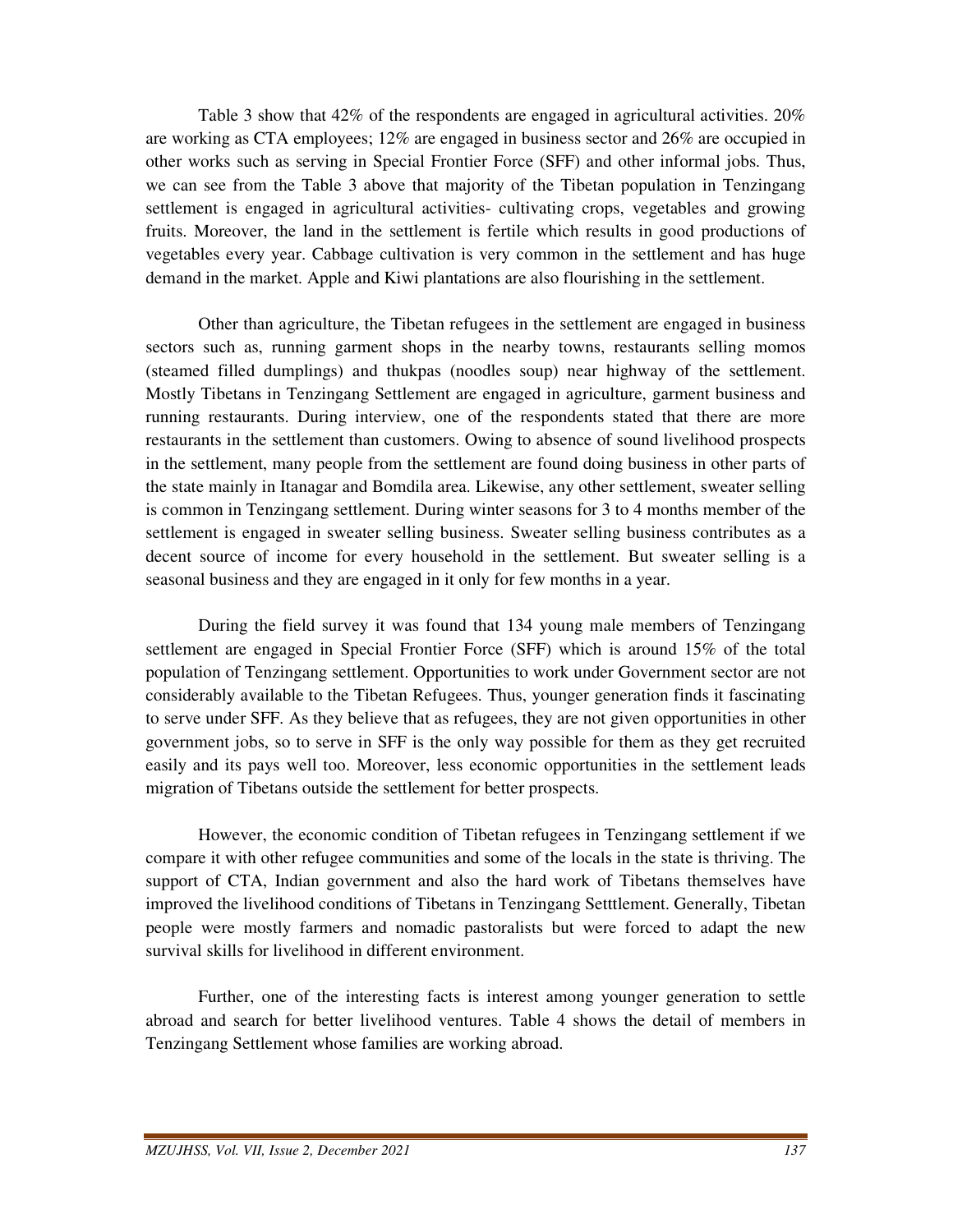| Respondent | Yes | $\%$<br>$\%$<br>No |        | <b>Not</b> | %              | Total |    |
|------------|-----|--------------------|--------|------------|----------------|-------|----|
|            |     |                    |        |            | Answered       |       |    |
| Male       |     | 22                 | 13     | 26         |                |       | 27 |
| Female     | 14  | 28                 |        | 14         |                |       | 23 |
| Total      | 25  | 50                 | 20     | 40         |                | 10    | 50 |
|            |     | $\sim$             | $\sim$ |            | $\blacksquare$ |       |    |

Table 4: Does anyone from your Family work outside India?

 Table 4 shows that 50% of the respondents give their responsive as yes. During the field survey, it was found that typically younger generation of household works abroad. Tibetans' youth in Tenzingang Settlement have generally immigrated to Canada and other European countries. In the year 2014, 235 Tibetan Refugees from Tenzingang Settlement were immigrated to Canada under Canada resettlement project initiated by Canada Government on the request of His Holiness Dalai Lama for Tibetan refugees from North East. It was a project to resettle 1000 Tibetan Refugees to Canada from Tibetan Settlement in North East (Field Survey). They are normally engaged in petty jobs such as housekeeping, factory worker, waiters, bakery worker etc. Despite of certain trivial employment opportunities, Tibetan youths are fervent to settle down abroad; as they believe that there are no employment opportunities for them in Tenzingang settlement. Besides if they work abroad, they can support their families in here as the foreign currency exchange in higher rates. This is as well one of the key factors contributing for the economic growth of Tibetan communities in Tenzingang Settlement.

 International aids too contribute as a main element for the economic development of Tibetan community in Tenzingang Settlement. Various aids from different countries are funded in the settlement for the development purpose and giving assistance to the settlement members in managing livelihood. Table 5gives the opinion of the respondent on foreign aids.

| Respondent               | Yes | %  | No | $\%$ | Total |  |  |
|--------------------------|-----|----|----|------|-------|--|--|
| Male                     | 27  | 54 |    |      |       |  |  |
| Female                   | 23  | 46 |    |      | 23    |  |  |
| Total<br>50<br>100<br>50 |     |    |    |      |       |  |  |
| Source: Survey Data      |     |    |    |      |       |  |  |

Table 5: Do you get any kind of aid from International agencies?

 Table 5 show that 100% of the respondents responded as yes. They stated that they do not receive the aid from international agencies directly but they obtain it through CTA. They have received aid from different foreign agencies such as US AID, Project Refugee and migration, German Aid to Tibetan, AET France, Cassada Tibet House Spain, and American Himalayan Foundation etc. These aids are provided to the Tibetan Refugees in the form of sponsorship to children for education, sponsorship for old age people, for developmental project in the settlement and so on. These aids for the Tibetan community are essentials in bringing economic stability for Tibetan communities in settlement.

Source: Survey Data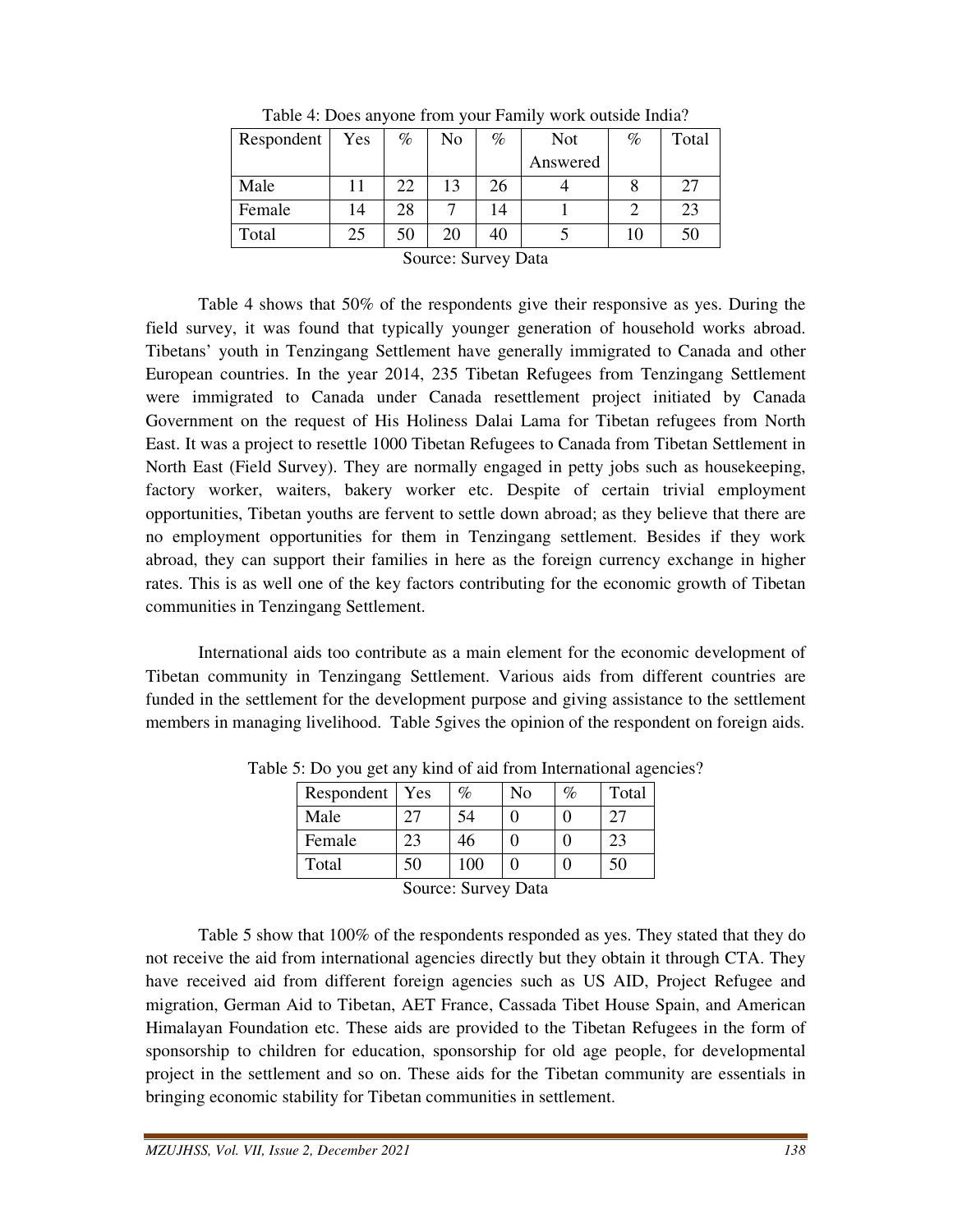Table 6 show the details of Monthly income of Tibetan refugees in Tenzingang Settlement.

| Respondent | Less than | $\%$ | Between    | $\%$ | <b>Between</b> | $\%$ | More     | $\%$ | Total |
|------------|-----------|------|------------|------|----------------|------|----------|------|-------|
|            | Rs.20,000 |      | Rs.20,000- |      | Rs.50,000-     |      | than Rs. |      |       |
|            |           |      | 30,000     |      | 1,00,000       |      | 1,00,000 |      |       |
| Male       | 19        | 38   |            | b    |                |      |          |      | 23    |
| Female     | 14        | 28   | 10         | 20   |                | b    |          |      | 27    |
| Total      | 33        | 66   | 13         | 26   |                | 8    |          |      | 50    |

Table 6: Monthly income of Tibetan Refugees in Tenzingang Settlement

Source: Field Survey, 2021

 Table 6 illustrate the monthly income of selected respondent in the settlement. 66% of the respondent fall under the category, less than Rs 20000, 26% falls under the category between Rs 20,000-30,000, the respondents which fall under this category are generally from business sector and 8% falls under the category, between Rs 50,000-100,000 and lastly the category more than Rs.1,00,000 is nil. Thus, the table indicates that the common income level of Tibetans in the settlement is under the category less than Rs.20,000. Tibetans in Tenzingang settlement are mostly engaged in small scale agriculture activities. Thus majority of the respondent's monthly income fall in the category of below Rs 20000. Besides, Tibetans in the settlement those who are living in scatter communities and working outside the states are earning well. Typically, the elderly members are remaining in the settlement; unable to work outside. Younger generations are in search of better livelihood opportunities in other parts of the country and abroad leaving behind the settlement.

#### **Conclusion**

 Being a refugee in India, Tibetan refugees are deprived of healthier livelihood opportunities. They are denied many employment opportunities which in due course show the way to migrate outside the settlement and settle abroad. During the visit in field, it was found many younger generations of Tibetans in Arunachal Pradesh are settled abroad engaged in trivial jobs. Given the fact though, many are interested in moving abroad; because they do not find any proper livelihood opportunities here in the settlement in Arunachal Pradesh. Tibetans' settlements in Arunachal Pradesh are based on agricultural settlement and mainly they are cultivators. Nonetheless they face marketing problems for their agricultural produce. Besides, the younger generations of Tibetan refugees lack interest in agricultural activities.

 Tibetan refugees are denied bank loans from commercial banks and other institutional lenders as they do not have conventional collaterals. For running business, license is required but in Arunachal Pradesh non indigenous people cannot acquire business license. Therefore, Tibetans have to rent a license from the locals and run the business which makes them pay additional for running business. Migration in foreign countries, scatter communities, lack of employment opportunities, and absence of alternative source of livelihood in the settlement is generating a sense of challenges among the Tibetan communities. Scarcity of economic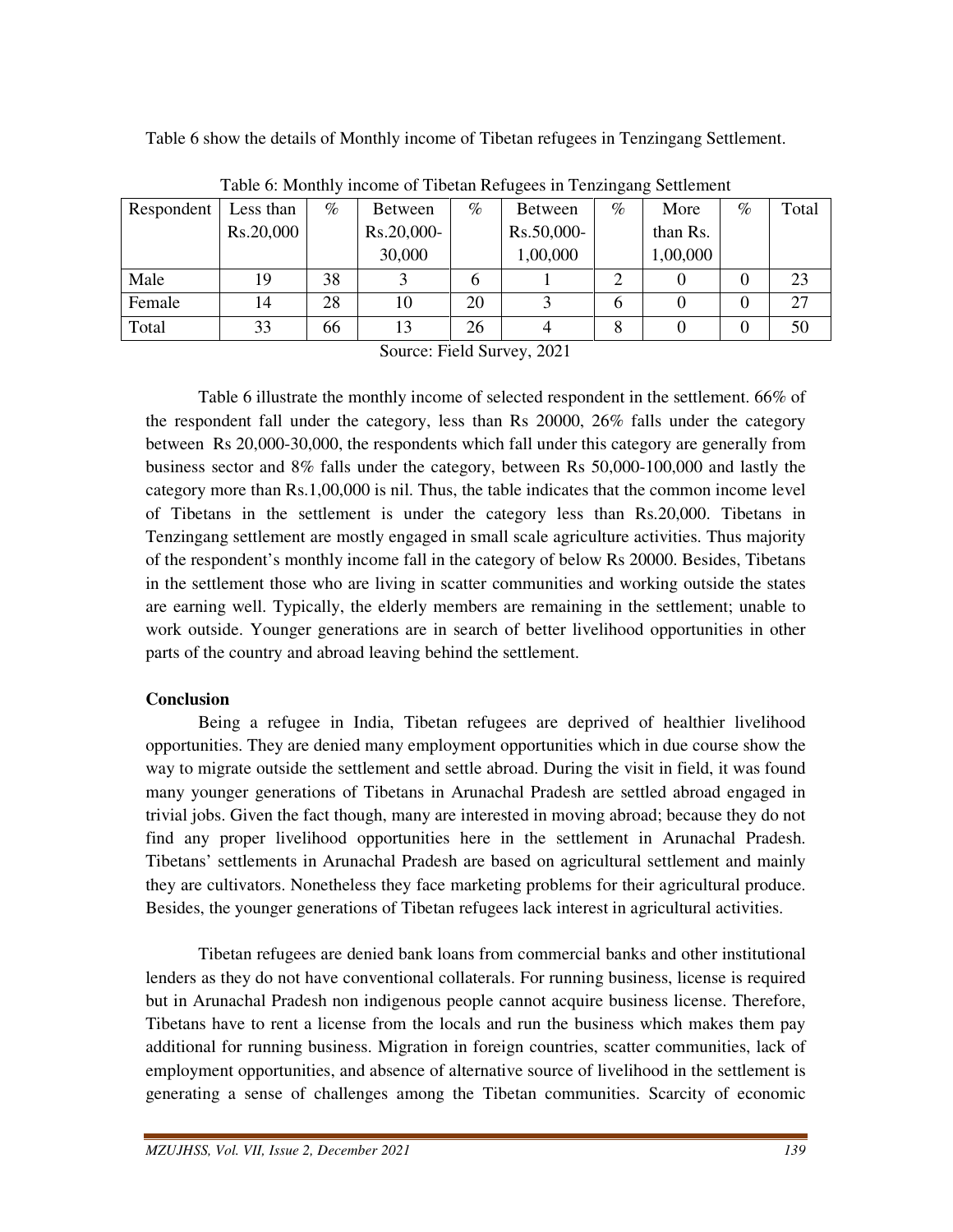opportunities for the settlers in the camp is the main reason for declining population in the settlement. In search of better opportunities people are migrating outside. Therefore, there is a vital need to create a better and sustainable economic opportunity for the people living in the settlement in order to make their stay a conducive one. Mostly, the younger generation in the settlement wants to move abroad in search of better economic opportunities.

 The paper basically focused on the livelihood opportunities for Tibetans in Arunachal Pradesh and the challenges they face as refugees in earning their livelihood. Livelihood opportunities are limited for refugees. As refugees they cannot apply for trading license in Arunachal Pradesh which is a huge obstacle for Tibetan refugee community as running business is one of the main sources of livelihood for them. Tibetan settlement in Arunachal Pradesh is agriculture based settlement; however, during the field survey it was found that there is a problem in marketing their agriculture produce. That's the reason for lack of interest in agricultural activities in the settlement. They have the capacity to produce in larger quantities but face marketing problems in the settlement.

 Handicraft industry of Tibetans in Arunachal Pradesh is losing its hold. Presently, there is only two handicraft centre in Tibetan settlement in Arunachal Pradesh. There is less demand for this handicraft items in present time. Therefore, weaving as a source of livelihood is declining. Though, Tibetan refugees have limited livelihood opportunities in Arunachal Pradesh nevertheless they have successfully managed to build stable livelihood strategies for years. Tibetan in Arunachal Pradesh is economically progressive. Their business skills and hard work is the main tool for better economic status. Thus, Tibetan Refugees are the most organized and successful refugee community in the state as well as in the country.

\*\*\*\*\*\*\*

#### **References**

- Arpi, Claude. (2013). *Glimpses on the History of Tibet*, Department of Information and International Relation, Dharamsala, Centre Tibetan Administration.
- Barker, Carol. (1998).*The Tibetans: Life in Exile*, London, Mantra Publishing Limited.
- Bhist, Monika. (2015).*Social Networking and Livelihoods A Study of Tibetan Refugees in Delhi*.
- Chambers, Robert, Conway, Gordon. (1991),*Sustainable rural livelihoods practical concepts for the 21st century*, IDS Discussion Paper 296, Brighton.

Global Strategy for livelihoods, A UNHCR Strategy 2014-2018, UNHCR, 2014.

Government of India, Ministry of Home Affairs, RajyaSabha Starred Question No. 69, April 29, 2015.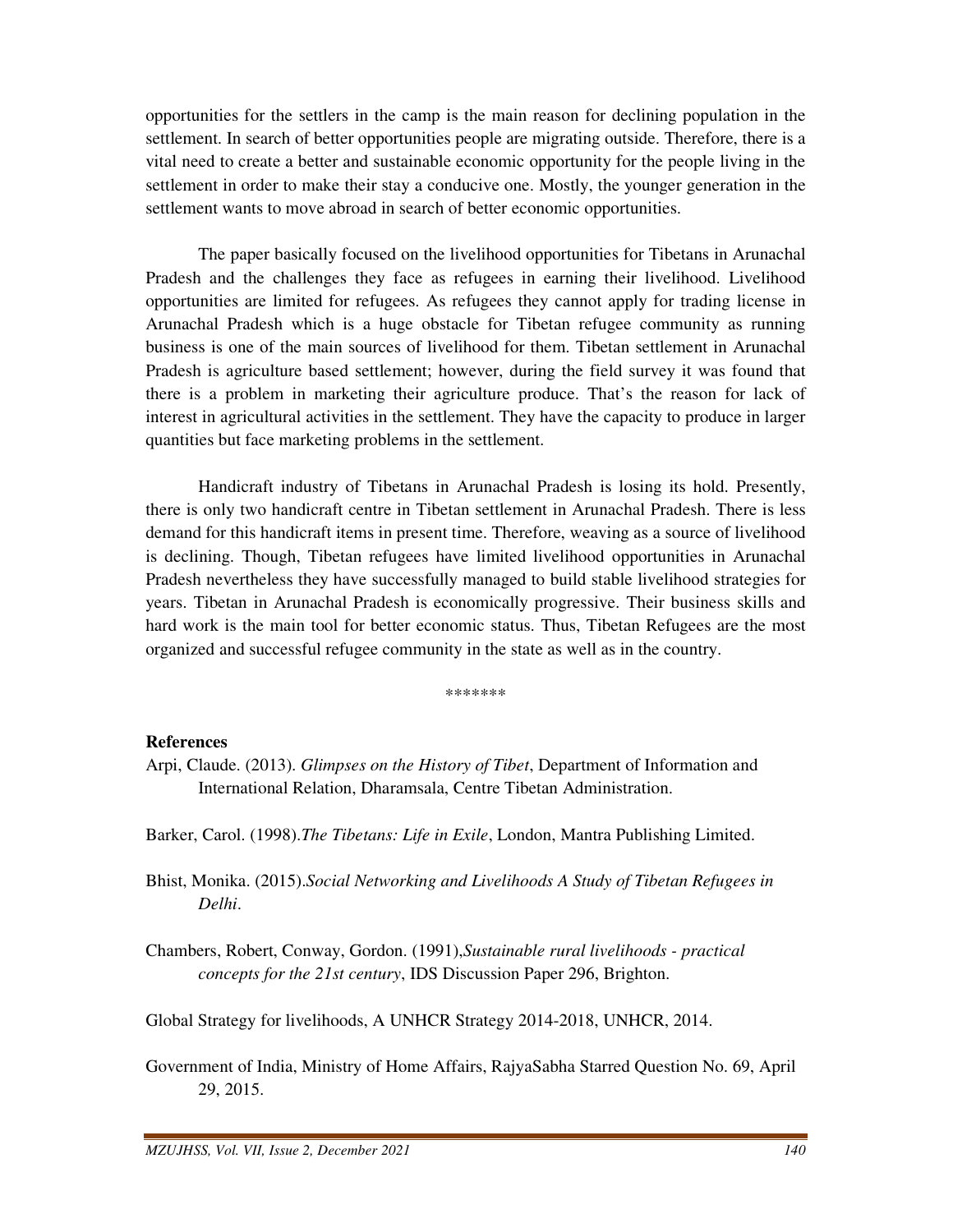Guidelines for TPIS Data Entry, Department of Home, CTA.

Jigme, Tenzin. (2018).*Success Story of Tibetan Refugees in India: Microfinance*, https://tibet.net.

Kharat, Rajesh. (2003). *Tibetan Refugees in India*, New Delhi, Kaveri Books.

Kumar, Anan. (1994).*Tibet A Source Book, All Party Indian Parliamentary Forum for Tibet*.

Machtelt De Vriese.(2006). *Refugee livelihoods A review of the evidence*, United Nations High Commissioner for Refugees.www.unhcr.org/epau.

Ministry of Information and Broadcasting, 1973.

Saklani, Girija. (1984).*The uprooted Tibetans in India,* New Delhi, Cosmo Publication.

Tibet Justice Centre.( 2016). a report, *Tibet's Stateless Nationals III: Tibetan Refugees in India*. www.tibetjustice.org.

Tibetan Rehabilitation policy-2014.

www.centraltibetanreliefcommittee.org

www.unhcr.org.in

#### **End-note**

 $\overline{a}$ 

<sup>i</sup>The Special Survey on Chakma-Hajong Population (2010-11), Government of Arunachal Pradesh. Another group of refugee-the Tibetan refugees has been settled in the state since early sixties. They had migrated out of their homeland with the 14th Dalai Lama. They are spread in four refugee settlement areas. The Ministry of Home Affairs, Government of India, records a total of 7,530 Tibetan refugees.

iiTsona is situated in South of Tibet Autonomous Region, People's Republic of China and it is near Zimithang circle of Tawang District in Arunachal Pradesh.

iiiPemako also known as as Metok or Motuo country is a traditional region of Nyinchi city in the Tibet Autonomous Region of People's Republic of China.

ivTibetan Cooperative Society was first registered in April 1963. It is an initiative to meet the urgent need of long-term rehabilitation and sustainable development of Tibetan Settlement in India. The cooperative society gives assistance such as supplying of agriculture inputs, marketing of agriculture produces and handicraft, providing financial assistance, safeguarding of shareholders deposits and generating employment opportunities.

<sup>v</sup>CTA is elected Tibetan parliamentary government based in Dharamshala in India. It was formed in 1959 to work for their goal of Tibet's freedom and to protect their religion and culture while living in exile. It is also known as Tibetan Government in Exile.